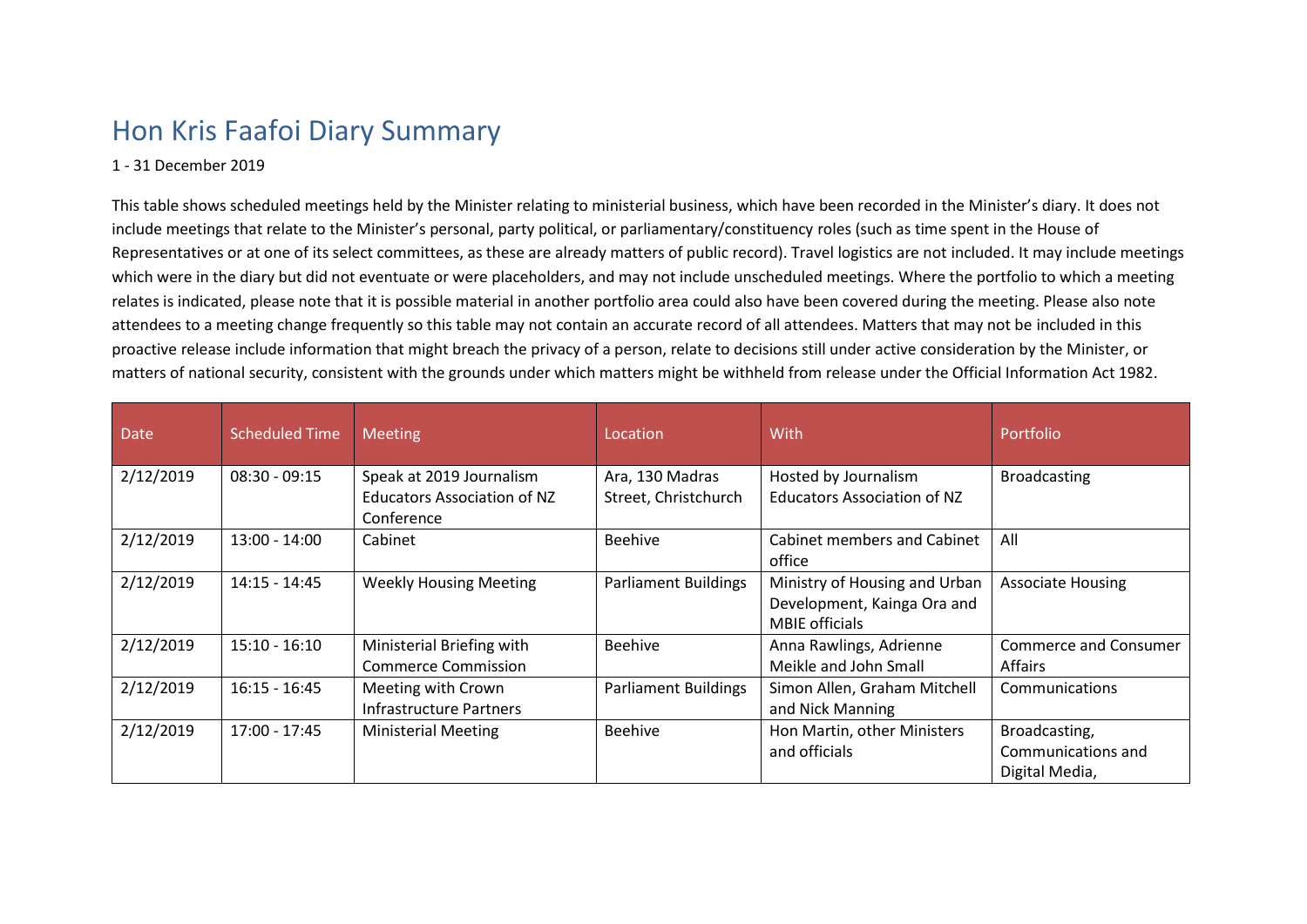|           |                 |                                                                |                             |                                                                        | <b>Government Digital</b><br>Services          |  |  |
|-----------|-----------------|----------------------------------------------------------------|-----------------------------|------------------------------------------------------------------------|------------------------------------------------|--|--|
| 3/12/2019 | $07:55 - 08:25$ | <b>Weekly Government Digital</b><br><b>Services Meeting</b>    | <b>Parliament Buildings</b> | Department of Internal Affairs<br><b>Officials</b>                     | <b>Government Digital</b><br><b>Services</b>   |  |  |
| 3/12/2019 | $09:15 - 09:45$ | Legislation Cabinet Committee                                  | <b>Beehive</b>              | <b>LEG</b> members                                                     | All                                            |  |  |
| 3/12/2019 | $12:30 - 13:00$ | <b>Weekly Communications</b><br><b>Agency Meeting</b>          | <b>Parliament Buildings</b> | Ministry of Business,<br>Innovation and Employment<br><b>Officials</b> | Communications                                 |  |  |
| 3/12/2019 | $16:40 - 17:10$ | Meeting with YouTube                                           | <b>Parliament Buildings</b> | <b>Gautam Anand</b>                                                    | <b>Broadcasting</b>                            |  |  |
| 4/12/2019 | $08:15 - 08:45$ | Monthly meeting with Cert NZ<br>and MBIE                       | <b>Parliament Buildings</b> | Cert NZ and officials                                                  | Communications                                 |  |  |
| 4/12/2019 | $09:00 - 09:30$ | Appointment and Honours<br><b>Cabinet Committee</b>            | <b>Beehive</b>              | APH members and Officials                                              | All                                            |  |  |
| 4/12/2019 | $09:30 - 11:00$ | Social Wellbeing Cabinet<br>Committee                          | <b>Beehive</b>              | SWC members and officials                                              | All                                            |  |  |
| 4/12/2019 | $11:00 - 12:30$ | <b>Economic Development Cabinet</b><br>Committee               | <b>Beehive</b>              | DEV members and officials                                              | All                                            |  |  |
| 4/12/2019 | $12:30 - 13:00$ | Meeting with PM, Hons Hipkins<br>and Little                    | <b>Beehive</b>              | PM, Hons Hipkins and Little                                            | <b>Government Digital</b><br>Services          |  |  |
| 4/12/2019 | $16:30 - 17:00$ | Meeting with External<br><b>Reporting Board</b>                | <b>Parliament Buildings</b> | Warren Allen, April Mackenzie<br>and Michele Embling                   | <b>Commerce and Consumer</b><br>Affairs        |  |  |
| 4/12/2019 | $20:45 - 21:15$ | With-held under s(9)(ii)(f)(v) of the Official Information Act |                             |                                                                        |                                                |  |  |
| 5/12/2019 | $09:10 - 09:40$ | Meeting with Rod Drury                                         | <b>Parliament Buildings</b> | Rod Drury                                                              | <b>Commerce and Consumer</b><br><b>Affairs</b> |  |  |
| 5/12/2019 | $09:50 - 10:20$ | Meeting with Screen Production<br>and Development Association  | <b>Parliament Buildings</b> | Vincent Burke and Tina<br>McLaren                                      | <b>Broadcasting</b>                            |  |  |
| 5/12/2019 | $11:00 - 11:30$ | Media conference                                               | <b>Beehive</b>              | Media                                                                  | <b>Commerce and Consumer</b><br><b>Affairs</b> |  |  |
| 5/12/2019 | $15:15 - 15:45$ | Meeting with Property Institute<br>of New Zealand              | <b>Parliament Buildings</b> | <b>Viv Gurrey</b>                                                      | <b>Associate Housing</b>                       |  |  |
| 5/12/2019 | $16:30 - 16:40$ | Media interview with Newstalk<br>ZB                            | <b>Parliament Buildings</b> | <b>Newstalk ZB</b>                                                     | All                                            |  |  |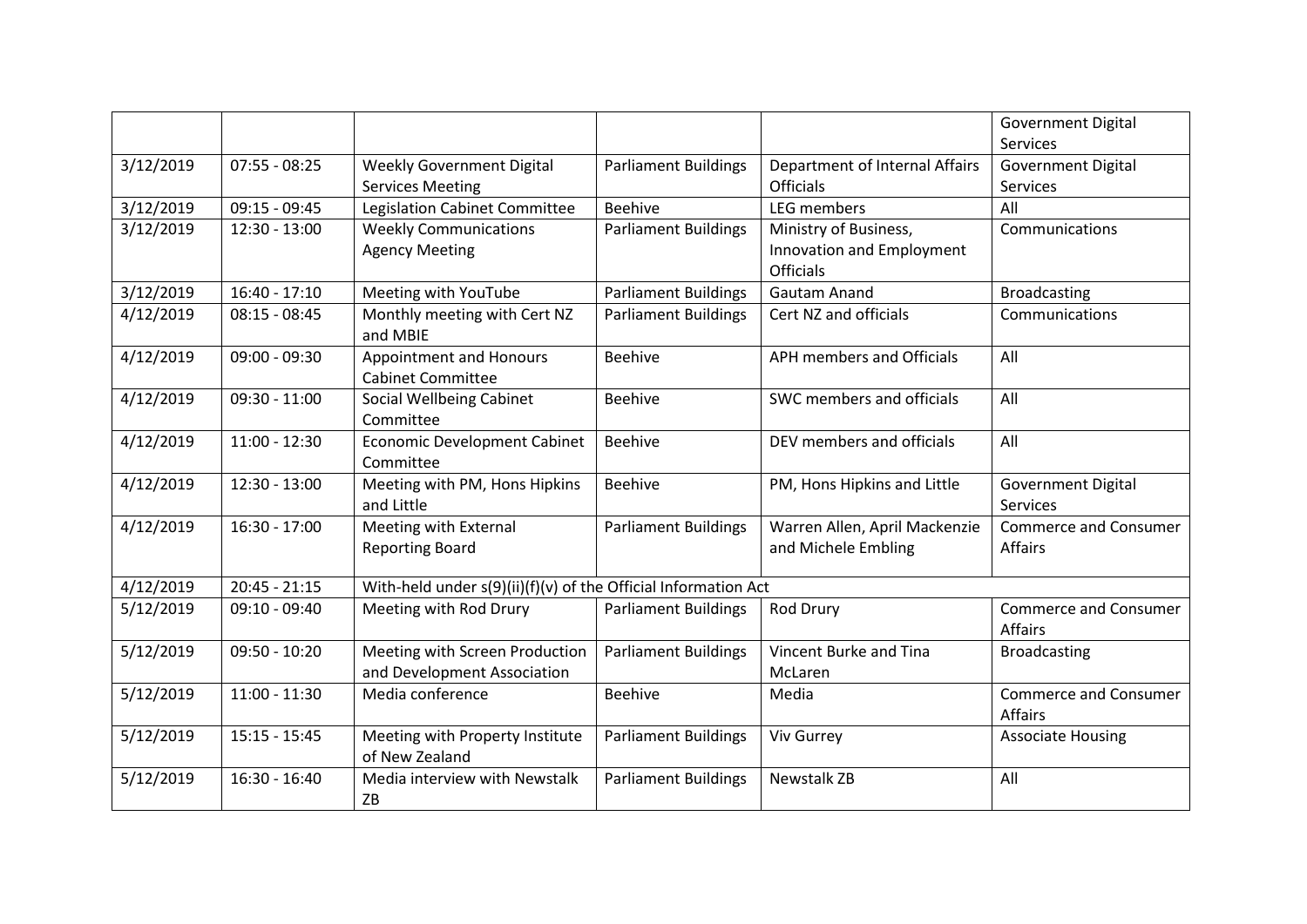| 5/12/2019  | $17:05 - 17:10$ | Media interview with Magic<br><b>Talk Radio</b>                | <b>Parliament Buildings</b> | Magic Talk Radio                    | All                          |
|------------|-----------------|----------------------------------------------------------------|-----------------------------|-------------------------------------|------------------------------|
| 5/12/2019  | $17:17 - 17:37$ | Media interview with RNZ                                       | <b>Press Gallery</b>        | <b>RNZ</b>                          | All                          |
| 6/12/2019  | $08:30 - 11:45$ | <b>Attend Business Advisory</b>                                | <b>SSC Auckland Policy</b>  | PM, Hon Twyford, Hon Parker,        | <b>Commerce and Consumer</b> |
|            |                 | <b>Council Meeting</b>                                         | Office, Tower               | <b>Business Advisory Council</b>    | Affairs                      |
|            |                 |                                                                | Centre, Level 6, 45         |                                     |                              |
|            |                 |                                                                | Queen Street,               |                                     |                              |
|            |                 |                                                                | Auckland                    |                                     |                              |
| 9/12/2019  | $08:15 - 08:45$ | <b>Weekly Broadcasting Agency</b>                              | <b>Parliament Buildings</b> | Ministry for Culture and            | <b>Broadcasting</b>          |
|            |                 | Meeting                                                        |                             | Heritage officials                  |                              |
| 9/12/2019  | $08:50 - 09:20$ | <b>Weekly National Cyber Policy</b>                            | <b>Parliament Buildings</b> | <b>National Cyber Policy Office</b> | <b>Cyber Security Policy</b> |
|            |                 | <b>Office DPMC Meeting</b>                                     |                             | officials                           |                              |
| 9/12/2019  | $09:30 - 10:00$ | With-held under s(9)(ii)(f)(v) of the Official Information Act |                             |                                     |                              |
| 9/12/2019  | $10:05 - 10:25$ | Weekly Commerce and                                            | <b>Parliament Buildings</b> | Ministry of Business,               | <b>Commerce and Consumer</b> |
|            |                 | <b>Consumer Affairs Agency</b>                                 |                             | Innovation and Employment           | <b>Affairs</b>               |
|            |                 | Meeting                                                        |                             | officials                           |                              |
| 9/12/2019  | $10:40 - 11:10$ | <b>Weekly Communications</b>                                   | <b>Parliament Buildings</b> | Ministry of Business,               | Communications               |
|            |                 | <b>Agency Meeting</b>                                          |                             | Innovation and Employment           |                              |
|            |                 |                                                                |                             | <b>Officials</b>                    |                              |
| 9/12/2019  | $11:15 - 11:45$ | <b>Weekly Government Digital</b>                               | <b>Parliament Buildings</b> | Department of Internal Affairs      | <b>Government Digital</b>    |
|            |                 | <b>Services Meeting</b>                                        |                             | <b>Officials</b>                    | <b>Services</b>              |
| 9/12/2019  | $11:50 - 12:20$ | <b>Weekly Housing Meeting</b>                                  | <b>Parliament Buildings</b> | Ministry of Housing and Urban       | <b>Associate Housing</b>     |
|            |                 |                                                                |                             | Development, Kainga Ora and         |                              |
|            |                 |                                                                |                             | <b>MBIE</b> officials               |                              |
| 9/12/2019  | $13:00 - 15:00$ | Cabinet                                                        | <b>Beehive</b>              | <b>Cabinet members and Cabinet</b>  | All                          |
|            |                 |                                                                |                             | office                              |                              |
| 9/12/2019  | $16:00 - 16:30$ | <b>Executive Council</b>                                       | <b>Beehive</b>              | <b>Executive Council Members</b>    | All                          |
| 10/12/2019 | $09:15 - 09:45$ | Legislation Cabinet Committee                                  | <b>Beehive</b>              | LEG members and officials           | All                          |
| 10/12/2019 | $16:45 - 17:15$ | Meeting with International                                     | <b>Parliament Buildings</b> | Gadi Oron                           | Broadcasting and             |
|            |                 | Confederation of Societies of                                  |                             |                                     | <b>Commerce and Consumer</b> |
|            |                 | <b>Authors and Composers</b>                                   |                             |                                     | Affairs                      |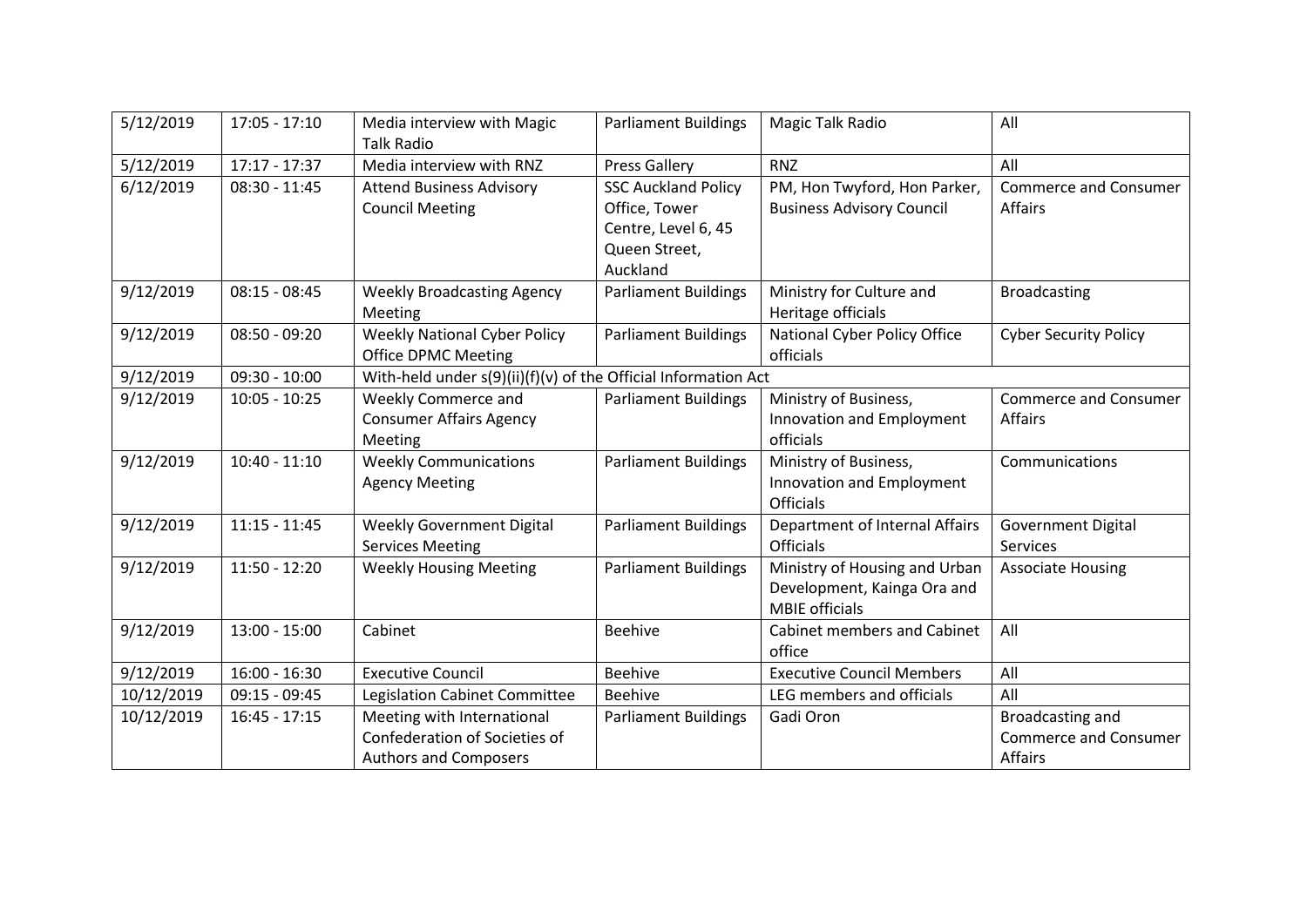| 10/12/2019 | $17:45 - 18:25$ | Host Parliamentary function for<br><b>CISAC Director General Gadi</b>              | <b>Parliament Buildings</b> | Invited guests                                                         | Broadcasting and<br><b>Commerce and Consumer</b>                             |
|------------|-----------------|------------------------------------------------------------------------------------|-----------------------------|------------------------------------------------------------------------|------------------------------------------------------------------------------|
| 11/12/2019 | $08:15 - 08:45$ | Oron<br>Meeting with Infrastructure<br>New Zealand                                 | <b>Parliament Buildings</b> | <b>Paul Blair</b>                                                      | <b>Affairs</b><br><b>Commerce and Consumer</b><br>Affairs, Associate Housing |
| 11/12/2019 | $09:30 - 11:00$ | Social Wellbeing Cabinet<br>Committee                                              | <b>Beehive</b>              | SWC members and officials                                              | All                                                                          |
| 11/12/2019 | $11:00 - 12:30$ | <b>Economic Development Cabinet</b><br>Committee                                   | <b>Beehive</b>              | DEV members and Officials                                              | All                                                                          |
| 11/12/2019 | $12:30 - 13:00$ | Meeting with Insurance Brokers<br><b>Association of New Zealand</b>                | <b>Parliament Buildings</b> | Gary Young, Duane Duggan,<br>Roger Abel and Barry Hellberg             | <b>Commerce and Consumer</b><br><b>Affairs</b>                               |
| 11/12/2019 | $15:15 - 16:15$ | <b>Meeting with Ministerial</b><br>Leadership Group on Disability<br><b>Issues</b> | <b>Beehive</b>              | Ministerial Leadership Group                                           | <b>Associate Housing</b>                                                     |
| 12/12/2019 | $09:15 - 10:15$ | Government Administration and<br><b>Expenditure Review Cabinet</b><br>Committee    | <b>Beehive</b>              | GOV members and officials                                              | All                                                                          |
| 12/12/2019 | $15:15 - 15:45$ | Meeting with Jane Wrightson                                                        | <b>Parliament Buildings</b> | Jane Wrightson                                                         | <b>Commerce and Consumer</b><br><b>Affairs</b>                               |
| 12/12/2019 | $17:55 - 18:30$ | Speak at Consumer NZ's 60th<br><b>Birthday celebrations</b>                        | Grand Hall,<br>Parliament   | Hosted by Consumer NZ                                                  | <b>Commerce and Consumer</b><br><b>Affairs</b>                               |
| 13/12/2019 | $12:00 - 12:10$ | Media interview with RNZ                                                           | <b>Phone Call</b>           | <b>RNZ</b>                                                             | All                                                                          |
| 16/12/2019 | $09:10 - 09:20$ | Media interview with Radio<br>Waatea                                               | Phone call                  | Radio Waatea                                                           | All                                                                          |
| 16/12/2019 | $09:25 - 09:55$ | <b>Weekly Broadcasting Agency</b><br>Meeting                                       | <b>Parliament Buildings</b> | Ministry for Culture and<br>Heritage officials                         | <b>Broadcasting</b>                                                          |
| 16/12/2019 | $10:00 - 10:20$ | Meeting with Hon Mahuta                                                            | <b>Beehive</b>              | Hon Mahuta                                                             | Communications                                                               |
| 16/12/2019 | $10:35 - 10:55$ | <b>Weekly Communications</b><br><b>Agency Meeting</b>                              | <b>Parliament Buildings</b> | Ministry of Business,<br>Innovation and Employment<br><b>Officials</b> | Communications                                                               |